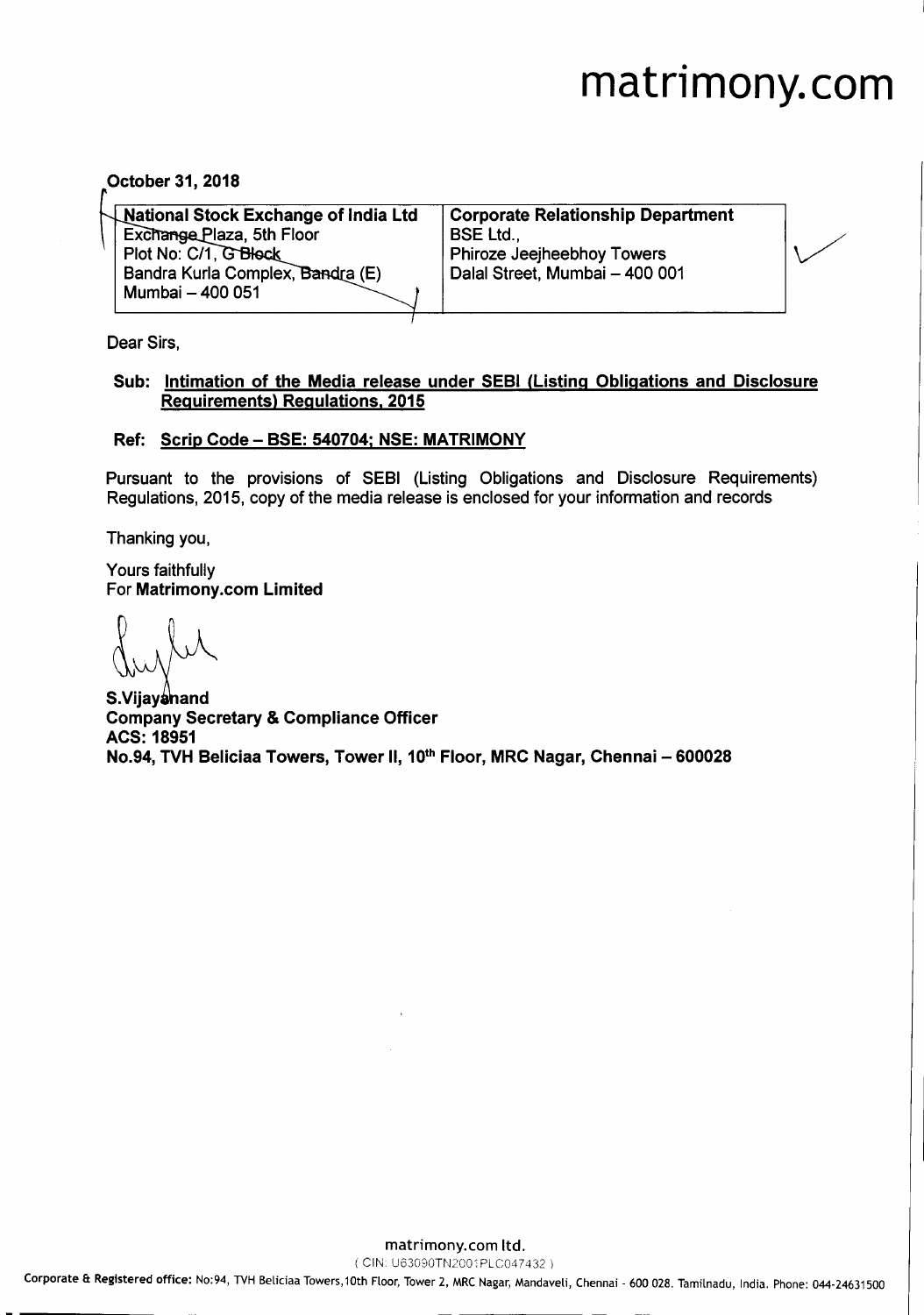#### October 31, 2018

## MATRIMONY.COM LTD CONSOLIDATED PBT at Rs 18 Cr

Chennai, October 31, 2018: The Board of Directors of Matrimony.com Limited met today and approved the unaudited standalone and consolidated financial results for the quarter and half year ended 30th September, 2018.

### Consolidated Results

Matrimony.com, the leading online matrimony company has achieved a consolidated Revenue of Rs. 88.2 Crores for the quarter, a growth of 5.4% against the corresponding quarter of the previous year. The Earnings before Interest, Tax and Depreciation (EBITDA) for the quarter were at Rs. 17.4 Crores as against Rs. 20.6 Crores for the corresponding quarter of the previous year. The Company has incurred higher marketing spend of Rs5.8 Crores against the corresponding quarter of the previous year. The Gross margin before marketing expenses was at 41.0% as against 40.1% in the corresponding quarter of the previous year. The EBITDA margin for the quarter was at 19.7% as against 24.6% for the corresponding quarter of the previous year. The Company's consolidated Net Profit before Tax for the quarter was at Rs. 18.2 Crores, against Rs 18.8 Crores the corresponding quarter of the previous year. The PBT margin for the quarter was at 20.7% as against 22.5% for the corresponding quarter of the previous year. The Income Tax charge in the previous financial year is lower due to availing the carry forward loss and recognition of previously unrecognised net deferred tax assets. The Company's consolidated Net Profit after Tax for the quarter was at Rs. 13.4 Crores, against Rs19.2 Crores the corresponding quarter of the previous year.

Mr. Murugavel Janakiraman, Managing Director said, "Q2 revenue has been impacted due to seasonality, lower margin is due to higher marketing spend. We will continue to invest additionally in marketing and as a result the EBITDA margin will be lower than the earlier period. Talent pool has been strengthened across the organisation which should result in higher performance in the coming quarters."

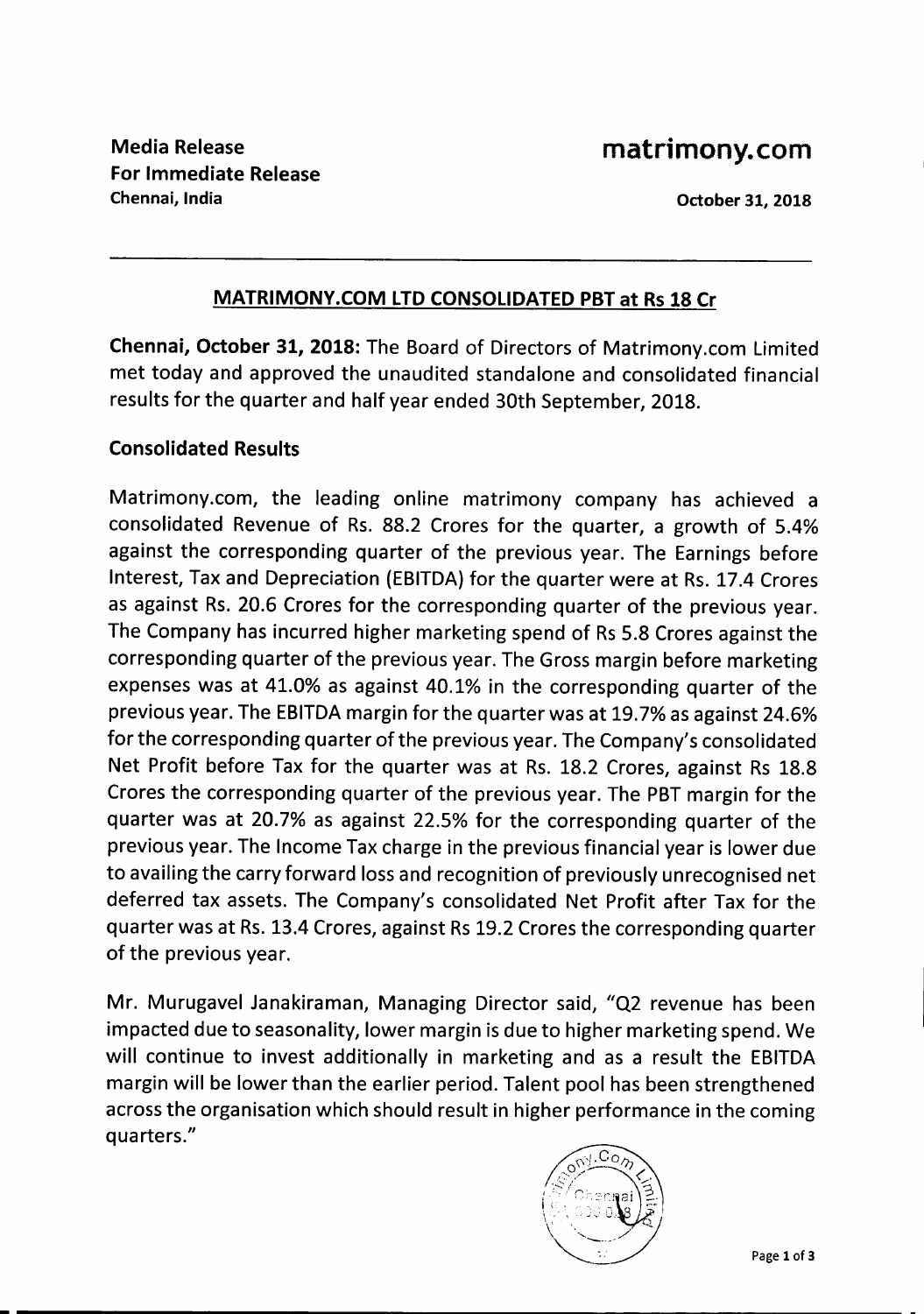Overall profiles added for quarter were 10 lakhs, of which 60% were posted by the prospects themselves, 17% of the profiles were added by parents and 23% of the profiles were by siblings, relatives and others. Around 55000 success stories have been reported to the Company in H1 of the current financial year.

# Segmental Results

## *Matchmaking*

Active profiles grew by 12% and the average realisation improved by 4.7% in the current quarter when compared to the corresponding quarter of the previous year. Matchmaking Segment Sales for the current quarter was at Rs.83.5 Crores as against Rs.77.0 Crores for the corresponding quarter of the previous year resulting in a growth of 8.5%. Segment Revenue for the current quarter was at Rs.85.1 Crores as against Rs.79.0 Crores for the corresponding quarter of the previous year resulting in a growth of 7.7%. EBITDA for the quarter was at Rs. 23.5 Crores as against Rs. 26.7 Crores for the corresponding quarter of the previous year. The Gross margin before marketing expenses was at 49.0%, which is in line with the corresponding quarter of the previous year. Marketing spend in Q2 as a percentage to Revenue is higher by 6% over the Q2 of the previous year and consequently the EBITDAmargin is at 27.7%.

# *Marriage Services*

The Marriage Services Revenue for the current quarter was at Rs. 2.4 Crores as against Rs. 4.6 Crores. The marriage services segment which is in the nascent stage had operational issues which have been addressed. This segment is expected to have a healthy growth from Q3 / Q4 onwards as Q2 is historically a lean quarter for marriage services.

The cash burn for the quarter was Rs. 3.5 Crores as compared to Rs.3.8 Crores for the corresponding quarter of the previous year.

# About Matrimony.com limited

Matrimony.com is, India's leading consumer Internet Company. It is a signature consumer internet conglomerate, managing marquee brands such as BharatMatrimony, CommunityMatrimony and EliteMatrimony. BharatMatrimony is considered the largest and most trusted matrimony brand which has also established a considerable retail presence with over 135 self-